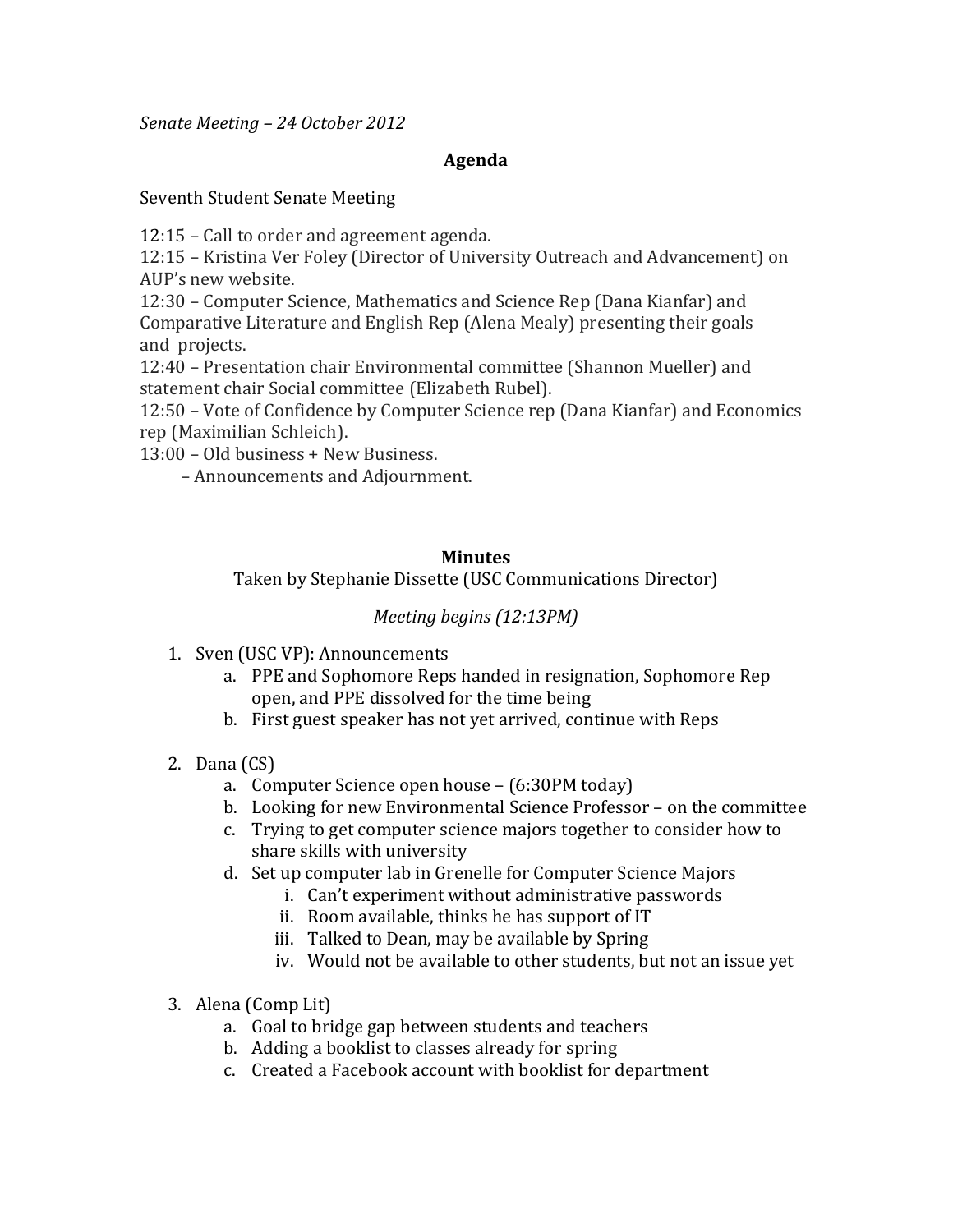- d. Meeting tonight at 6PM to talk to Comp Lit students about changes needed
- 4. Welcome Kristina Ver Foley Director of Outreach and Advancement a. Web redesign project:
	- i. Public website as well as MyAUP being redesigned for an expected launch in May 2013
	- ii. Big, important project for AUP
	- iii. Old platform doesn't offer much flexibility
	- iv. Idea: functional, modern and appealing to prospective students
	- v. Started in Fall of 2011, and found company MStoner (US based) consultancy) – leaders in field
	- vi. MStoner met with students, faculty, administration last May 2012, analyzed over summer, and delivered in early September 2012 first design ideas
	- vii. Received 2 initial design concepts last week minimal, but going'public'soon
	- viii. Enlist help and feedback single largest investment currently at AUP
		- ix. Focus groups on Campus
			- 1. Tuesday, Oct.  $30<sup>th</sup>$ ,  $3:30PM-4:30PM$  grads
			- 2. Wednesday Oct.  $31^{st}$ : 10:30AM-11:30AM undergrads
		- x. Please attend or put word out to constituents
		- xi. Contact Sebastian Ordelheide (Outreach and Advancement) if you wish to attend
	- xii. Survey going out to public soon after focus groups parents, students, staff, prospective students, etc.
	- xiii. Nov. 15<sup>th</sup>, choose a design concept will revise current content and simplify
	- xiv. Mid-Feb, Early March revised version of current info will move into template for new website – will recruit students to help in late March-early May with content transfer
	- b. Monthly Communications Meetings (campus wide)
		- i. Working with ASM and 7eme student life at AUP needs a more public presence
		- ii. Meeting with SGA
	- c. Questions?'
		- i. Daniel (Freshman): Focus groups will be held...?
			- 1. Maybe 118 rue St. Dominique will confirm
	- d. Hands out flyers for local Alumni weekend (May 2013)
- 5. Shannon (EC Chair)
	- a. Having trouble communicating with maintenance, but meeting next Tuesday to work on fixing recycling program
	- b. Dana (CS) Library and (behind Bosquet) have own recycling, but rest of buildings need it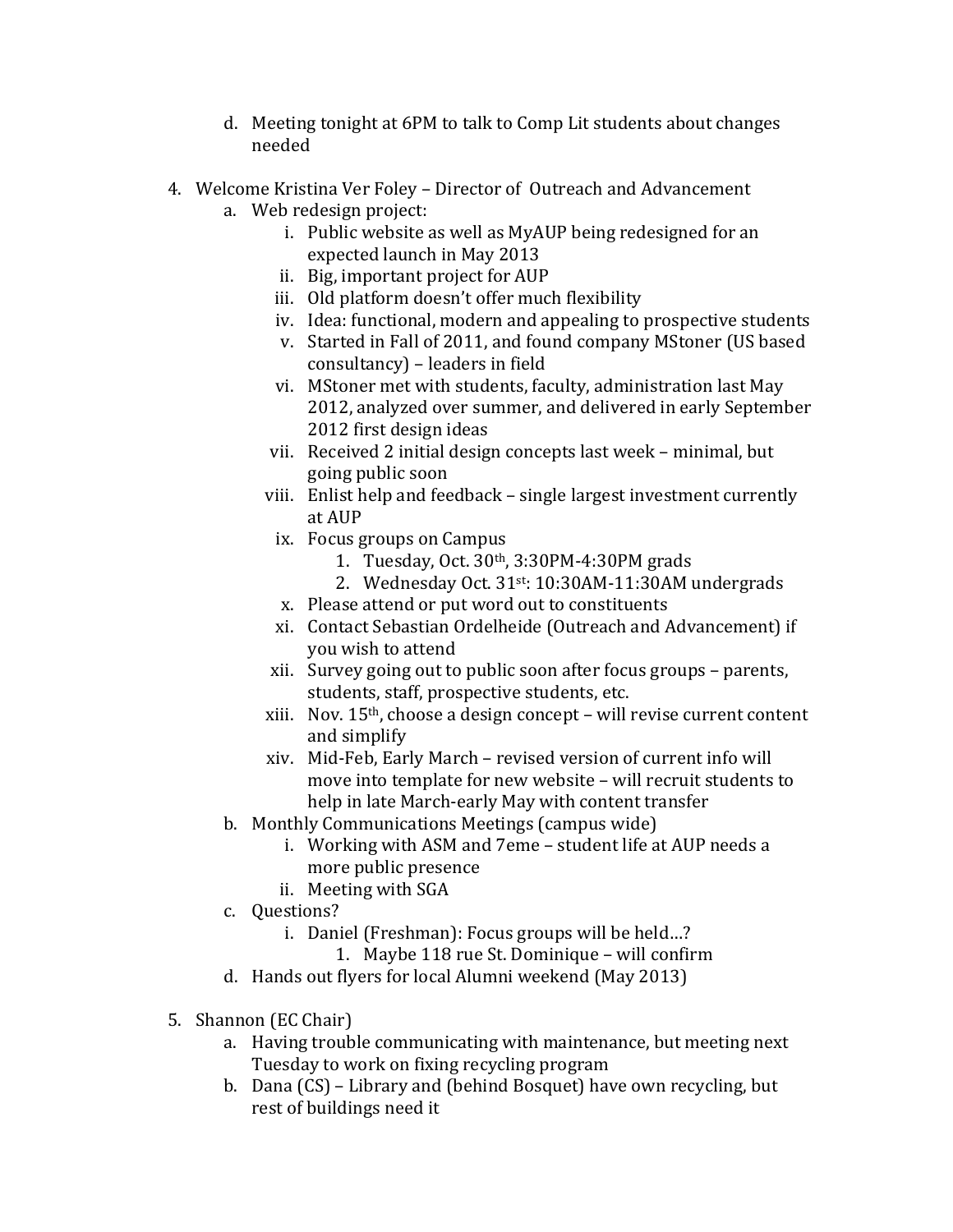- i. Looking for a new company to work with, old one might have been too expensive
- ii. Need to figure out budget, maybe through student activities
- iii. Need to campaign with students will need Senators' help to reach out to constituents to encourage recycling
- c. Shannon (EC) campaign for reusable water bottles coming soon too
- d. Questions? No.
- 6. Message from Social Committee
	- a. (See attached doc)
	- b. Left email address for everyone should someone want to help/ask questions
- 7. Call for vote of confidence: Dana (CS) and Max (Econ)
	- a. Everyone knows the situation
	- b. Danite and Luka already resigned, Florian has not yet
	- c. Sophomore and Junior Reps have many duties, need someone to fill as soon as possible
	- d. Luka and Florian look forward to running for positions next semester
	- e. All those in favor of impeaching Florian Schrieter as Junior Rep a
	- f. Clear Majority Sven (VP) will convey to Florian
- 8. Daniel (Freshman) makes a motion
	- a. Issue of only 18 credits per semester, issue with 4 credit courses; what if you don't use 2 extra credits?
	- b. Anya Verkamp, freshman, brought issue to table difficult to complete double majors within current system
	- c. Proposal: if a student takes only 16 credits in a semester, those 2 remaining credits could possible carry over to an additional 2 the next: 20 credits in the next semester
	- d. This policy would pertain to only new students
	- e. Could encourage students to stay for a full year instead of a semester
	- f. Any motions?
	- g. Stephanie (IBA) motion to make proposals to make proposition possible; Daniel (Freshman) seconded
	- h. Adriana (Film) we should look at how other universities (in US) how they manage it; part of AUP is small class size, but this could take an effect on that
	- i. Ryan (MCT) Sufolk, his undergrad, had same situation, students paid extra for extra credits
	- j. Mae  $(GC)$  yes, students can pay extra for extra credit classes; ASM classes are free right now; should speak with Dominique Meys
	- k. Stephanie (IBA) moves to previous question
	- l. Majority favor concluding debate
	- m. Sven (VP) usually, make a motion to create a committee, for example, to continue exploration